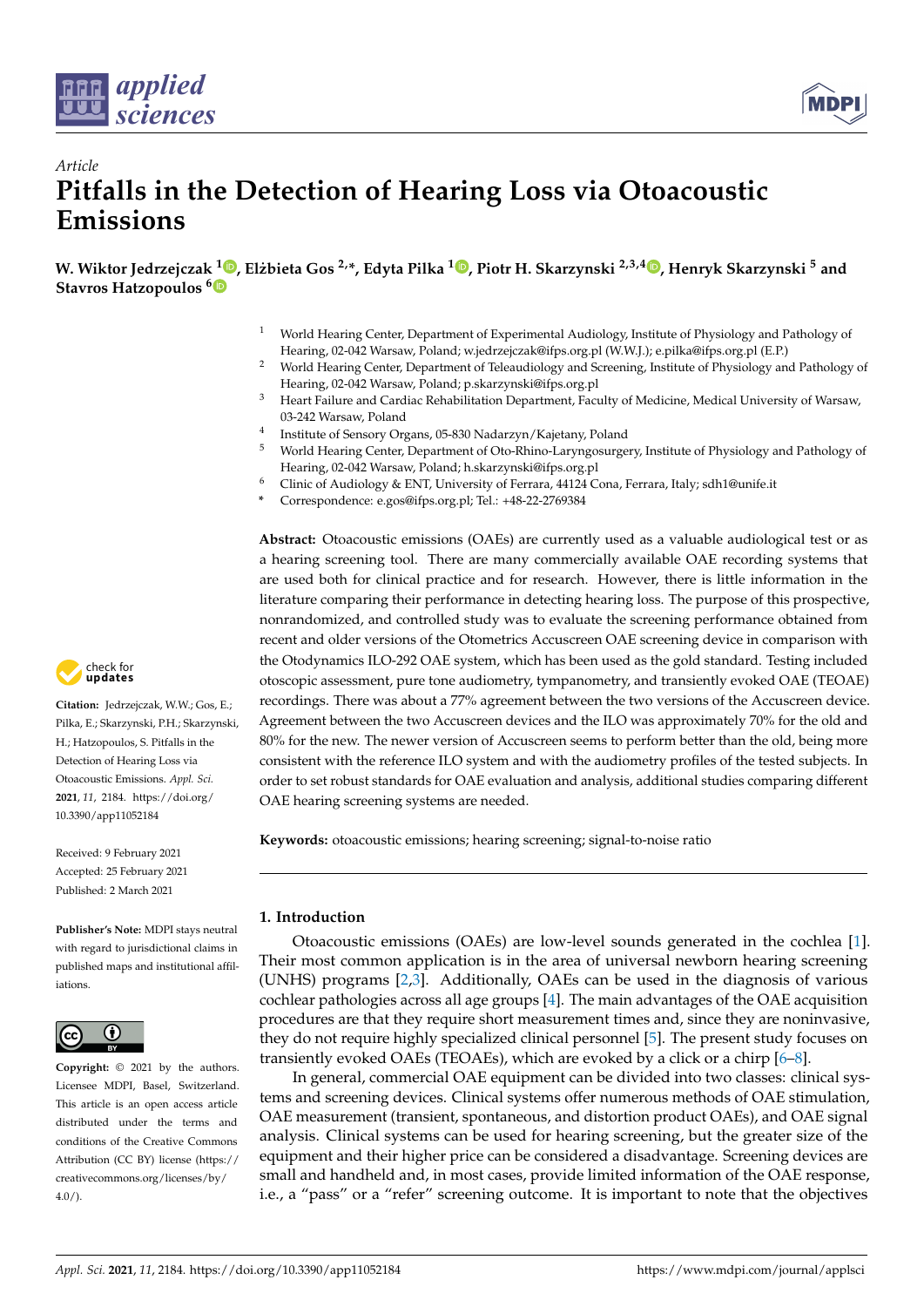of hearing screening are very different from those related to the clinical assessment of a patient, and this is why screening and clinical OAE protocols differ. In a hearing screening context, a high-quality OAE response is not so important as a quick reading that indicates whether an OAE signal is present or not. For this reason, screening protocols use shorter recording windows (usually 10 ms, compared to the 20 ms used in a standard clinical system), which result in shorter acquisition times and therefore faster responses. TEOAEs are very weak signals, and so in order to get a valid response, a large number of averages is needed (usually 1024). Shorter acquisition windows result in the acquisition of more responses in the same time, i.e., around 30 s. Additionally, different manufacturers use different signal processing techniques in order to achieve reliable OAE responses in the least possible time. Although screening OAE devices were initially developed for UNHS programs, they are also used to assess the hearing status of children and adults [\[9\]](#page-10-7).

Recently, significant progress has been made in OAE measurement protocols and analysis methods [\[10](#page-10-8)[,11\]](#page-10-9) as well as in OAE hardware and calibration [\[12](#page-10-10)[,13\]](#page-10-11). Unfortunately, these improvements have not been widely adopted in the clinic or in the available clinical equipment. It can be assumed that OAE manufacturers consider the achieved OAE performance as very good and not needing any further improvement.

Despite the fact that a large volume of OAE data has been collected since the early 1990s, there have been relatively few reports presenting information on performance issues between different OAE systems or on methods of analysis, even though new methods of analysis have been developed and there is more knowledge about OAEs than when OAE-based UNHS was first recommended in the early 1990s [\[14\]](#page-10-12). Clinically used OAE measurement and detection procedures have remained more or less the same. The data in the literature suggest that OAE hearing screening does seem to work adequately, but if one considers the advances in electronics and signal processing over the last 15 years, there still seems to be considerable room for improvement in terms of OAE hardware, OAE protocols, and especially in the area of OAE screening criteria for infants, children, and adults.

The stimulus for the present study stemmed from personal clinical observations related to a long series of unexplained and erroneous results of the OAE hearing screening system that we happened to be using, i.e., the Madsen Accuscreen. We observed that young subjects (neonates, toddlers) with apparently normal hearing sometimes received a "refer" assessment, while subjects presenting a moderate sensorineural hearing impairment were assessed as "pass" cases. Over the years, evidence about similar occurrences has circulated unofficially at audiology and ear, nose, and throat (ENT) specialist meetings, but these anomalies have never been properly assessed or evaluated. One might expect that the data in the literature regarding the performance of OAE devices would help lessen the doubts about these difficult to interpret cases, but over the last 24 years very few papers have presented rigorous data comparing different OAE systems [\[15–](#page-10-13)[19\]](#page-11-0). OAEs are clinically very popular and are also chosen as the ideal tool to study the basic mechanisms of hearing [\[20,](#page-11-1)[21\]](#page-11-2). The need of being able to compare data across different OAE devices is an important issue, particularly when one considers recent reports of OAE issues caused by erroneous OAE calibration procedures [\[13\]](#page-10-11). The issue of OAE screening criteria becomes even more involved when one takes note of the data in the literature suggesting that, across different devices, there is considerable variability in OAE measurements and in the OAE detection criteria [\[22\]](#page-11-3).

The present study is designed to answer questions about the OAE data the authors have encountered and to document the variability of the OAE data between different devices. The Accuscreen device, with its statistical OAE evaluation algorithms, is considered in many countries of Europe and elsewhere as the device of choice for infant and children hearing assessment, and it is also used for clinical assessment of adult subjects.

The objective of this study is to compare the data acquired from the new touchscreen Accuscreen device with the outcomes from the previous Accuscreen model, using the ILO-292 equipment as the gold standard. To identify the factors that might be contributing to different performances between the tested devices, very high-quality OAE data are required.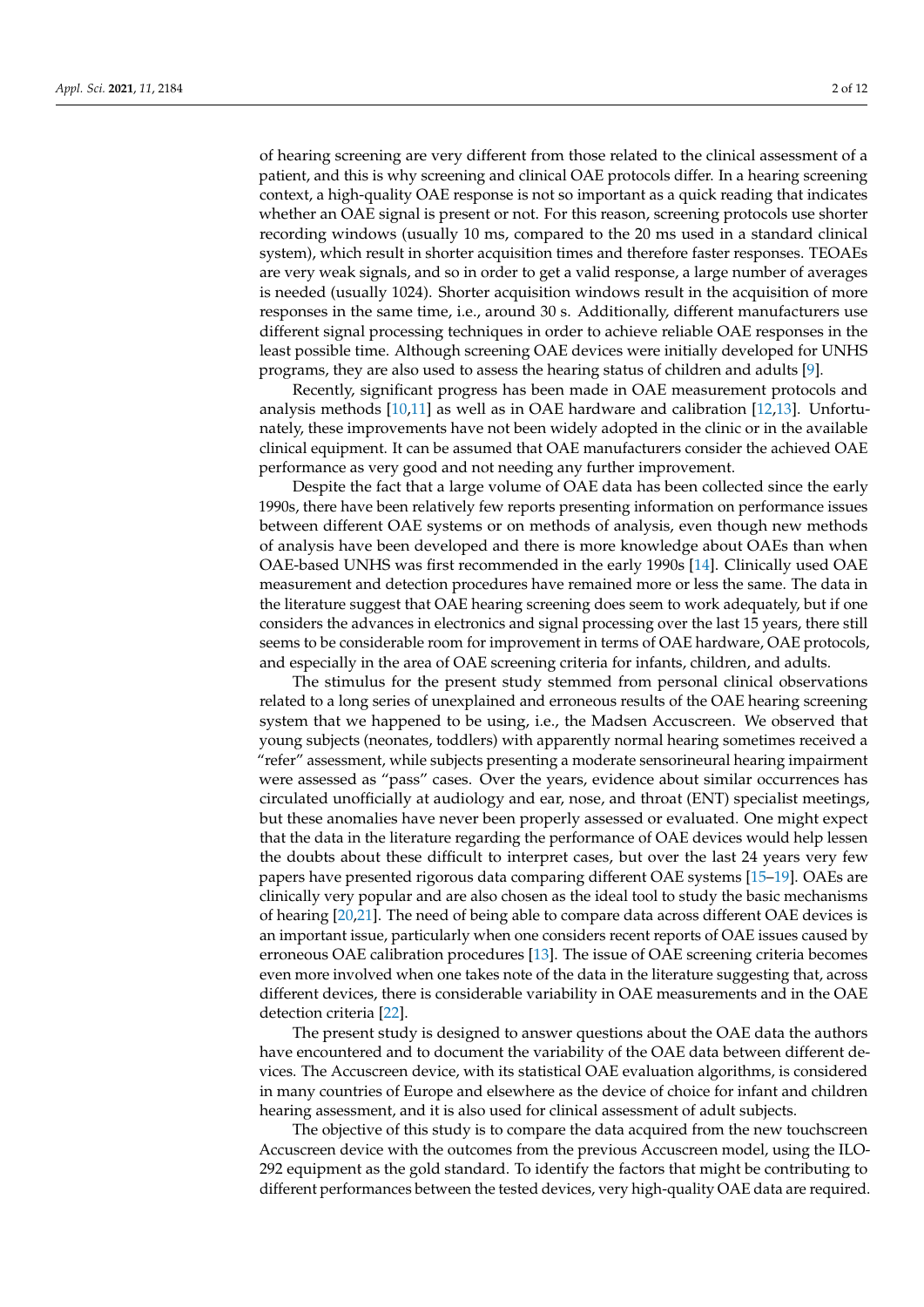To minimize issues related to OAE recording variability, which are often observed in neonates, the data for this study are recorded from adult subjects. This provided important advantages: (i) The software and hardware for the OAE data collection of all these devices is the same for neonates, children, and adults, and so the conclusions from an adult group can be easily extended to another population of interest; (ii) the adult OAE responses present significantly lower levels of noise, and so effects related to the recording device are more easily identified; (iii) for every subject it is possible to have supporting audiometric data on hearing thresholds, i.e., data that are not easily available for neonates or young children.

# **2. Materials and Methods**

# *2.1. Subjects*

Data were recorded from 94 adult subjects (51 women and 43 men) with ages ranging from 21 to 85 years ( $M = 48.7$ ;  $SD = 14.5$ ). Data were obtained from a total of 185 ears (101 female and 84 male). The group consisted of 61 ears with normal hearing and 124 ears with various degrees of hearing impairment ranging from mild to severe. More detailed information on the hearing thresholds is presented in a later section, where hearing thresholds are compared with the OAE screening results.

Research procedures were approved by the Ethics Committee of the Institute of Physiology and Pathology of Hearing in Poland (IFPS/KB/06/2012), and all participants gave written informed consent.

#### *2.2. Measurements*

The audiological testing included an otoscopic assessment, pure tone audiometry (PTA), tympanometry measurements, and OAE recordings.

Hearing thresholds better than 25 dB HL between 0.125–8 kHz were taken to represent normal hearing. All subjects presented normal middle ear function, as assessed by otoscopic examination and tympanometry (tympanometric peak pressures were between –100 and +100 daPa and peak compensated static acoustic admittance values were approximately 0.2–1.0 mmhos).

TEOAEs were measured by three systems: the ILO-292 (software version 5.61, Otodynamics Ltd., Hatfield, UK) and two versions of the Madsen Accuscreen (Otometrics, Natus Medical Denmark ApS). All OAE testing was conducted inside an audiometric booth, and the testing order was randomized.

The ILO-292 was selected as the gold standard for two reasons: (i) Results from this system have been reported in the majority of papers in the literature; (ii) the system has been tested extensively by the authors and has proved to provide good separation of normal and impaired ears [\[22](#page-11-3)[–25\]](#page-11-4). Signal-to-noise ratios (SNRs) were collected using the standard nonlinear protocol (stimulus of 80 dB peSPL with a 50 Hz click rate and a 20 ms recording window), providing information at frequencies of 1.0, 1.4, 2.0, 2.8, and 4.0 kHz. The recording was qualified as a pass when the SNR in 3 of 5 frequency bands exceeded 3 dB [\[26\]](#page-11-5).

In the case of Accuscreen, two versions were used. The older device, Accuscreen Pro (firmware: 1.07E1M, GN Otometrics, Denmark)), which was produced between 2005 to 2010, will be referred to as Accu 1. The newer device, the Accuscreen OAE and ABR Screener (touchscreen, Type 1077, firmware 1.12.04877 SEU, GN Otometrics A/S, Denmark), which has been produced since 2010, will be referred to as Accu 2. The Accuscreen stimulus protocol uses 70–84 dB SPL click stimuli, in a nonlinear mode and with an approximately 60 Hz click rate. The Accuscreen manual states that the TEOAE waveform is evaluated by counting the number of significant peaks in a certain statistically generated graph; however, the user has no detailed insight into how this is performed. When the TEOAE measurement is complete, both devices provide a pass/refer evaluation of the OAE response. Since this evaluation is based on statistical criteria, there is no information on SNR parameters or any frequency-band analysis.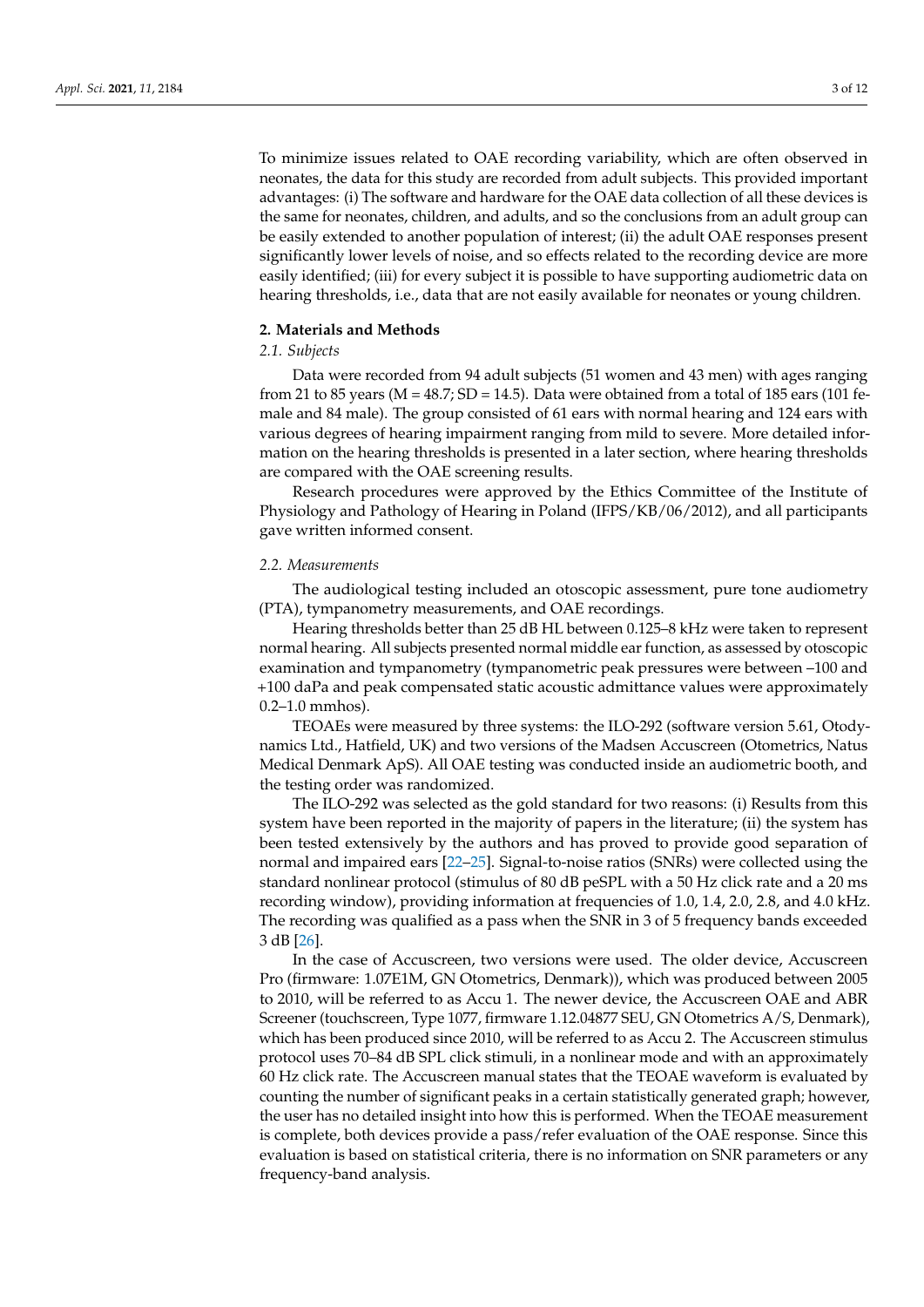### *2.3. Statistical Analysis*

The agreement between the Accu 1, Accu 2, and the ILO outcomes was calculated by dividing the number of concordant responses by the number of all responses. Additionally, Cohen's kappa was used to evaluate agreement between devices. Cohen's kappa represents the level of chance-corrected agreement [\[27\]](#page-11-6), with its values ranging between –1 and +1. A value of 0 means there is no more agreement than can be expected by chance; a value below 0 means there is lower agreement than can be expected by chance. Kappa values above 0 were interpreted according to the classification given by Landis and Koch [\[28\]](#page-11-7): 0–0.2, slight agreement; 0.2–0.4, fair; 0.4–0.6, moderate; 0.6–0.8, substantial; 0.8–1, almost perfect agreement. A chi-square test was used to assess the relationship between the scores given by the two devices.

From the available data, three groups of results emerged: refer–refer (when both devices gave a positive screening result); pass–pass (when both devices gave a negative result); and pass–refer (when the devices gave inconsistent results).

Discriminant analysis was conducted to determine which variables (pure-tone hearing thresholds and SNR results) are best distinguished between the three groups (refer–refer; pass–pass; pass–refer). Discriminant analysis identifies the linear combination (functions) of predictors that contribute maximally to group separation. The number of discriminant functions is the number of groups minus 1 (i.e., for three groups, two discriminant functions are calculated). Discriminant coefficients act in a manner analogous to regression coefficients; the larger coefficient, the greater is the contribution of the given variable to the discrimination between groups. The centroids are the mean variate scores for each group. A combined-group plot shows the variate score for each object, grouped according to the condition to which the given object belongs to [\[29\]](#page-11-8).

A value of *p* < 0.05 was considered statistically significant. Statistical analysis was performed with IBM SPSS (Statistical Package for the Social Sciences) Statistics version 24 (Armonk, NY, USA: IBM Corp., 2016).

## **3. Results**

#### *3.1. Agreement between Accu 1, Accu 2, and ILO TEOAE Responses*

The Accu 1 TEOAE responses gave a 75.1% pass rate and a 24.9% refer rate, while the Accu 2 gave a 52.4% pass rate and a 47.6% refer rate. The gold standard ILO-292 gave a 45.9% pass rate and a 54.1% refer rate.

Table [1](#page-4-0) summarizes the relationship between the outcomes of Accu 1, Accu 2, and ILO. Values of a chi-square test, Cohen's kappa, and agreement between the devices are also presented.

There was a 77.3% agreement between the Accu 1 and the Accu 2 outcomes: 143 ears were classified concordantly by both devices, with 46 ears as refer and 97 ears as pass. For 42 ears (22.7%), disagreement between the devices was observed. Agreement between the Accu 1 and Accu 2 was 83.6% for ears with normal hearing and 74.2% for impaired ears. The relationship between the results of both devices was statistically significant  $(p < 0.001)$ ; Cohen's kappa indicated moderate agreement between Accu 1 and Accu 2 for all ears.

The agreement between the Accu 1 and ILO-292 outcomes was 70.8%: 131 ears were classified consistently by both devices, with 46 ears as refer and 85 ears as pass. The disagreement was 29.2% (54 ears). Agreement between the Accu 1 and the ILO-292 was 95.1% for ears with normal hearing and 58.9% for impaired ears. The relationship between results of both devices was statistically significant (*p* < 0.001); Cohen's kappa indicated moderate agreement between Accu 1 and ILO for all ears.

There was a 80.5% agreement between the Accu 2 and the ILO-292 outcomes: 149 ears were classified concordantly by both devices, with 76 ears as refer and 73 ears as pass. There was disagreement between the devices for 36 ears (19.5%). Agreement between the Accu 2 and the ILO-292 was 85.2% for ears with normal hearing and 78.2% for impaired ears. The relationship between results of both devices was statistically significant ( $p < 0.001$ ); Cohen's kappa showed moderate agreement for all ears between the Accu 2 and the ILO-292.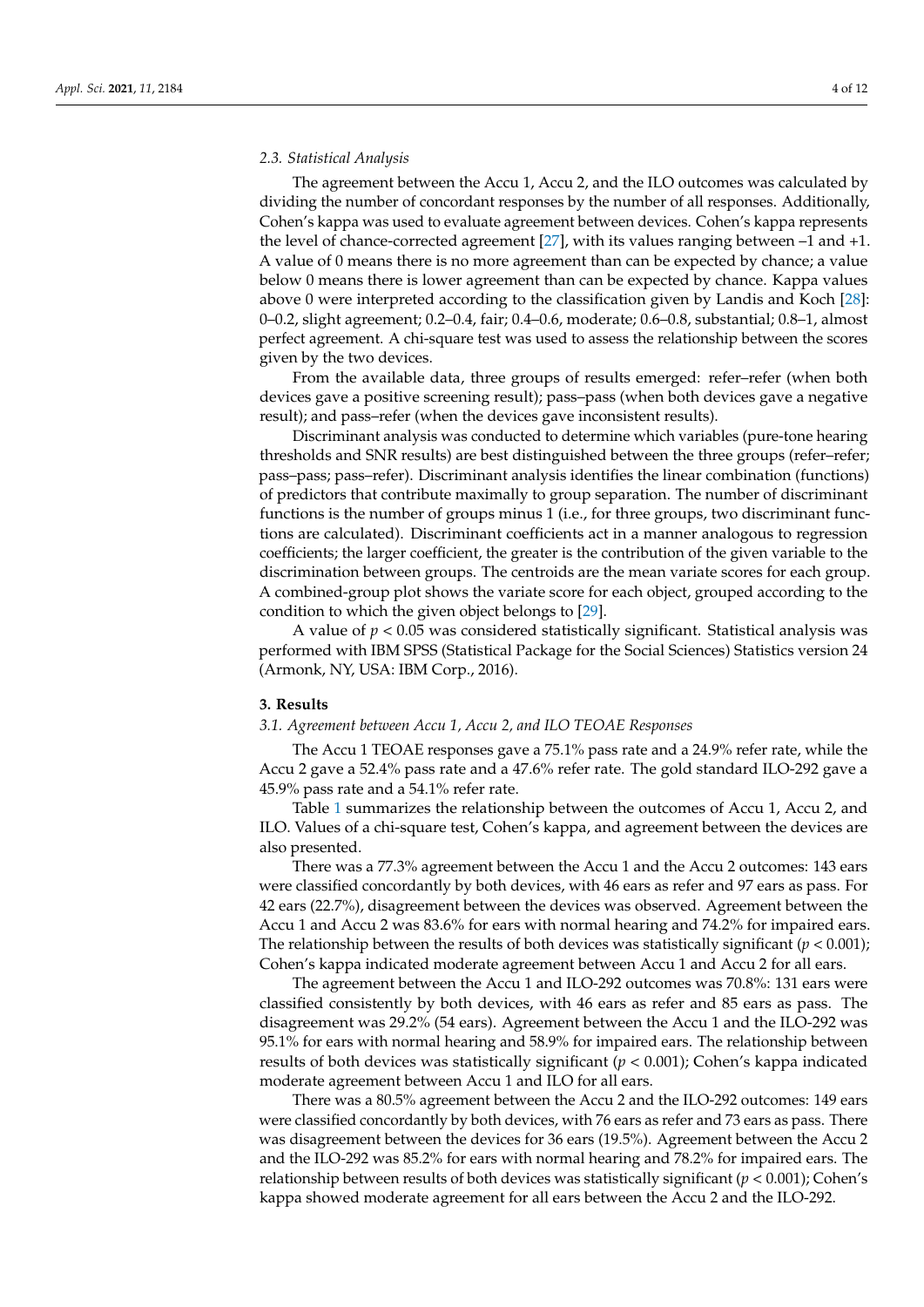|                                                                 |                |       | Accu <sub>2</sub>                                                  |           |                   |                 |
|-----------------------------------------------------------------|----------------|-------|--------------------------------------------------------------------|-----------|-------------------|-----------------|
|                                                                 |                |       | Refer                                                              | Pass      | $\chi^2$ test     | Cohen's kappa   |
|                                                                 | Ears with      | Refer | 1(100.0)                                                           | 0(0.0)    | $\chi^2$ = 4.62;  |                 |
|                                                                 | normal hearing | Pass  | 10(16.7)                                                           | 50 (83.3) | $p = 0.032$       | $\kappa = 0.14$ |
| Accu <sub>1</sub>                                               | Ears with      | Refer | 45 (100.0)                                                         | 0(0.0)    | $\chi^2$ = 43.11; | $\kappa = 0.52$ |
|                                                                 | hearing loss   | Pass  | 32(40.5)                                                           | 47(59.5)  | p < 0.001         |                 |
|                                                                 | All ears       | Refer | 46 (100.0)                                                         | 0(0.0)    | $\chi^2$ = 67.48; | $\kappa = 0.54$ |
|                                                                 |                | Pass  | 42 (30.2)                                                          | 97 (69.8) | p < 0.001         |                 |
|                                                                 |                |       | Overall agreement between Accu 1 and Accu 2: (46 + 97)/185 = 0.773 |           |                   |                 |
|                                                                 |                |       | <b>ILO</b>                                                         |           |                   |                 |
|                                                                 |                |       | Refer                                                              | Pass      | $\chi^2$ test     | Cohen's kappa   |
|                                                                 | Ears with      | Refer | 1(100.0)                                                           | 0(0.0)    | $\chi^2$ = 14.49; |                 |
|                                                                 | normal hearing | Pass  | 3(5.0)                                                             | 57 (95.0) | p < 0.001         | $\kappa = 0.38$ |
| Accu <sub>1</sub>                                               | Ears with      | Refer | 45 (100.0)                                                         | 0(0.0)    | $\chi^2$ = 20.60; | $\kappa = 0.29$ |
|                                                                 | hearing loss   | Pass  | 51 (64.6)                                                          | 28 (35.4) | p < 0.001         |                 |
|                                                                 | All ears       | Refer | 46 (100.0)                                                         | 0(0.0)    | $\chi^2 = 52.04;$ | $\kappa = 0.44$ |
|                                                                 |                | Pass  | 54 (38.8)                                                          | 85 (61.2) | p < 0.001         |                 |
|                                                                 |                |       | Overall agreement between Accu 1 and ILO: (46 + 85)/185 = 0.708    |           |                   |                 |
| <b>ILO</b>                                                      |                |       |                                                                    |           |                   |                 |
|                                                                 |                |       | Refer                                                              | Pass      | $\chi^2$ test     | Cohen's kappa   |
|                                                                 | Ears with      | Refer | 3(27.3)                                                            | 8(72.7)   | $\chi^2$ = 9.40;  | $\kappa = 0.34$ |
| Accu <sub>2</sub>                                               | normal hearing | Pass  | 1(2.0)                                                             | 49 (98.0) | $p = 0.002$       |                 |
|                                                                 | Ears with      | Refer | 73 (94.8)                                                          | 4(5.2)    | $\chi^2$ = 35.13; |                 |
|                                                                 | hearing loss   | Pass  | 23 (48.9)                                                          | 24(51.1)  | p < 0.001         | $\kappa = 0.50$ |
|                                                                 | All ears       | Refer | 76 (86.4)                                                          | 12(13.6)  | $\chi^2$ = 70.55; | $\kappa = 0.61$ |
|                                                                 |                | Pass  | 24 (24.7)                                                          | 73 (75.3) | p < 0.001         |                 |
| Overall agreement between Accu 2 and ILO: (76 + 73)/185 = 0.805 |                |       |                                                                    |           |                   |                 |

<span id="page-4-0"></span>**Table 1.** Agreement between Accu 1 and Accu 2, and between each of the two devices and ILO. Comparisons show pass/refer rates (number of ears and percent values in brackets), values of chi-square test, and Cohen's kappa.

Percentages are shown for rows; they are calculated by dividing the count for a cell by the total sample size for the given row. All  $\chi^2$ (chi-square) test results were found statistically significant.

# *3.2. Audiometric Characteristics of the TEOAE Outcomes from the Accuscreen Devices*

After the initial assessment across the two tested devices, the TEOAE outcomes were classified in three groups of ears, i.e., refer–refer, pass–pass, and pass–refer (see definition of the group names in the statistical analysis section).

For the refer–refer group, the average hearing thresholds exceeded 25 dB at all frequencies. For the pass–pass group, the average hearing thresholds did not exceed 25 dB in the frequency range 0.125–4 kHz but were above 25 dB at 8 kHz. The most inconsistent results were observed in cases of ears classified as pass–refer. Average hearing thresholds were approximately 25 dB; at 2 kHz the hearing threshold was 25.95 dB, but at 4 and 8 kHz the average hearing thresholds were >40 dB. The audiometric thresholds of these groups are shown in Figure [1A](#page-5-0).

# *3.3. SNR Estimates and the Outcomes of Accu 1 and Accu 2*

SNR estimates were obtained from the ILO-292 recordings. The SNR data related to the three groups (refer–refer, pass–pass, pass–refer) revealed a particular pattern in the pass–pass group. Figure [1B](#page-5-0) summarizes the patterns. Only the pass–pass group had average SNRs above 0 dB at all frequencies. The average SNRs for the refer–refer group were well below 0 dB, indicating an absence of detectable TEOAEs. For the pass–refer group, average SNRs for 1 and 1.4 kHz were close to 0 dB, while higher frequencies were below 0 dB. Generally, these three groups were well separated, similar to the thresholds in the 1–4 kHz range. Figure [1B](#page-5-0) indicates that the disagreement between Accu 1 and Accu 2 in the pass–refer group may come from some borderline cases. A slight change in TEOAE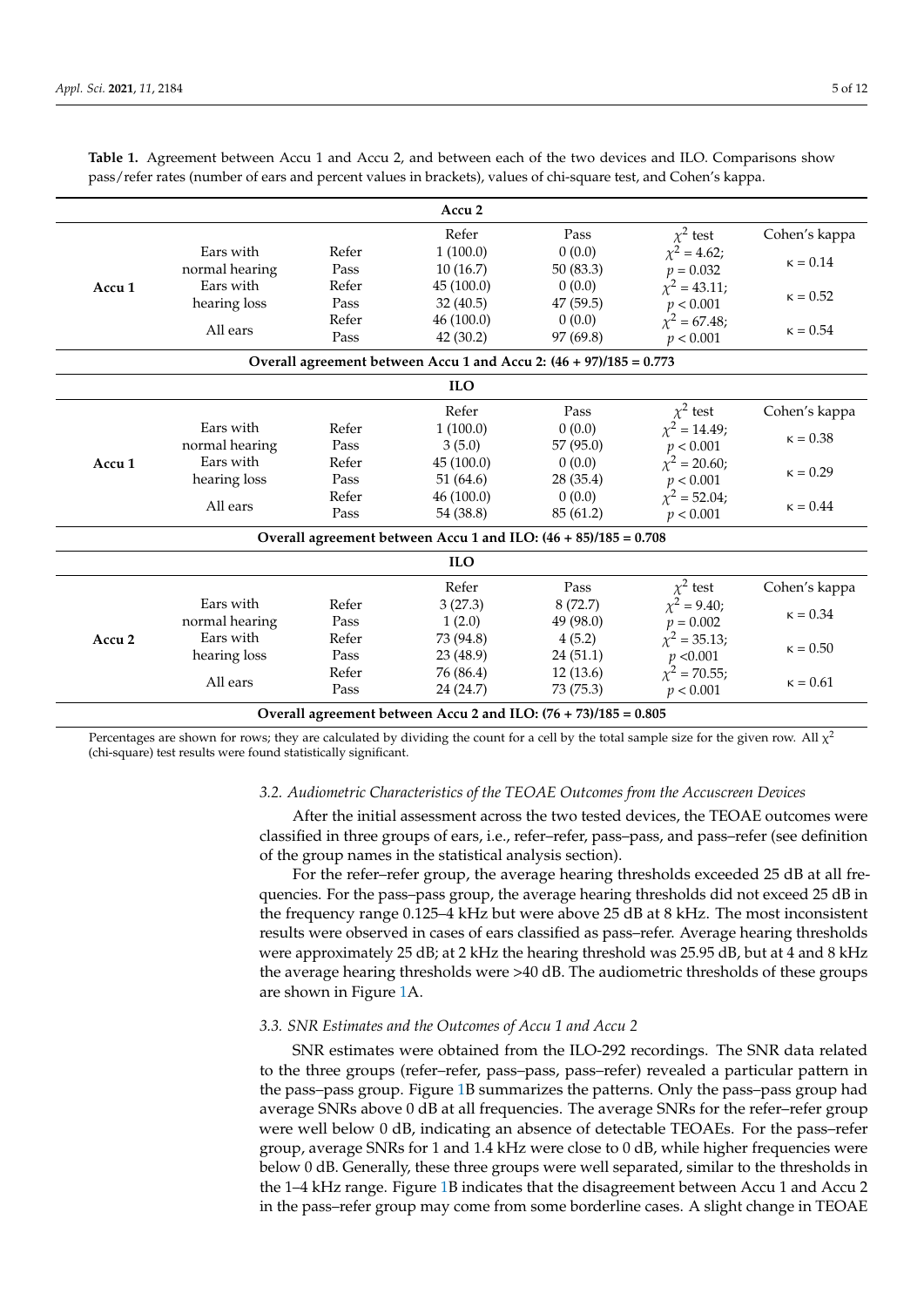detection criteria might change the classification result for this group from pass–refer to pass–pass or refer–refer. This situation was not observed in ears classified in the other two groups (pass–pass and refer–refer).

<span id="page-5-0"></span>

**Figure 1.** Average pure tone audiometry (PTA) thresholds (**A**) and average signal-to-noise ratio (SNR) (**B**) of transiently evoked otoacoustic emissions (TEOAEs) as measured by the ILO device for three groups: refer–refer, pass–pass, and pass–refer.

## *3.4. Accu 1 and Accu 2 Outcomes in Relation to Hearing Thresholds*

Based on the audiometric data from each tested ear, it was possible to define three frequency ranges for hearing thresholds >25 dB, as in the scheme below:

- low frequency range: 0.125–0.5 kHz;
- mid-frequency range: 1–4 kHz;
- high frequency range: 8 kHz.

Test results for the ears were as follows: 10 ears above 25 dB only at mid-frequencies; 12 ears above 25 dB only at high frequencies; 1 ear above 25 dB at both low and high frequencies; 61 ears above 25 dB at both mid and high frequencies; 40 ears above 25 dB for all three ranges; and 61 ears where the hearing threshold was not elevated >25 dB for any of the three frequency ranges. Table [2](#page-5-1) shows how the devices classified these ears (i.e., pass or refer).

<span id="page-5-1"></span>**Table 2.** Pass and refer rates of both Accuscreen devices in ears with hearing thresholds above 25 dB at low and/or mid and/or high frequencies. Number of ears and percent values (in parentheses) are given.

| Hearing Threshold Elevated at | Accu 1    |          | Accu <sub>2</sub> |          |
|-------------------------------|-----------|----------|-------------------|----------|
| Frequencies:                  | Pass      | Refer    | Pass              | Refer    |
| Only mid                      | 8(80.0)   | 2(20.0)  | 6(60.0)           | 4(40.0)  |
| Only high                     | 11(91.7)  | 1(8.3)   | 9(75.0)           | 3(25.0)  |
| Low+high                      | 1(100)    | $\Omega$ | 1(100)            | $\Omega$ |
| Mid+high                      | 45 (73.8) | 16(26.2) | 24 (39.3)         | 37(60.7) |
| Low+mid+high                  | 14(35.0)  | 26(65.0) | 7(17.5)           | 33(82.5) |
| All frequencies below 25 dB   | 60 (98.4) | 1(1.6)   | 50(82.0)          | 11(18.0) |

As can be seen in Table [2,](#page-5-1) both Accuscreen devices performed best when an ear presented simultaneous threshold elevation in all three frequency ranges. The Accu 2 was especially efficient in properly identifying these ears (82.5% refer rate). Accu 2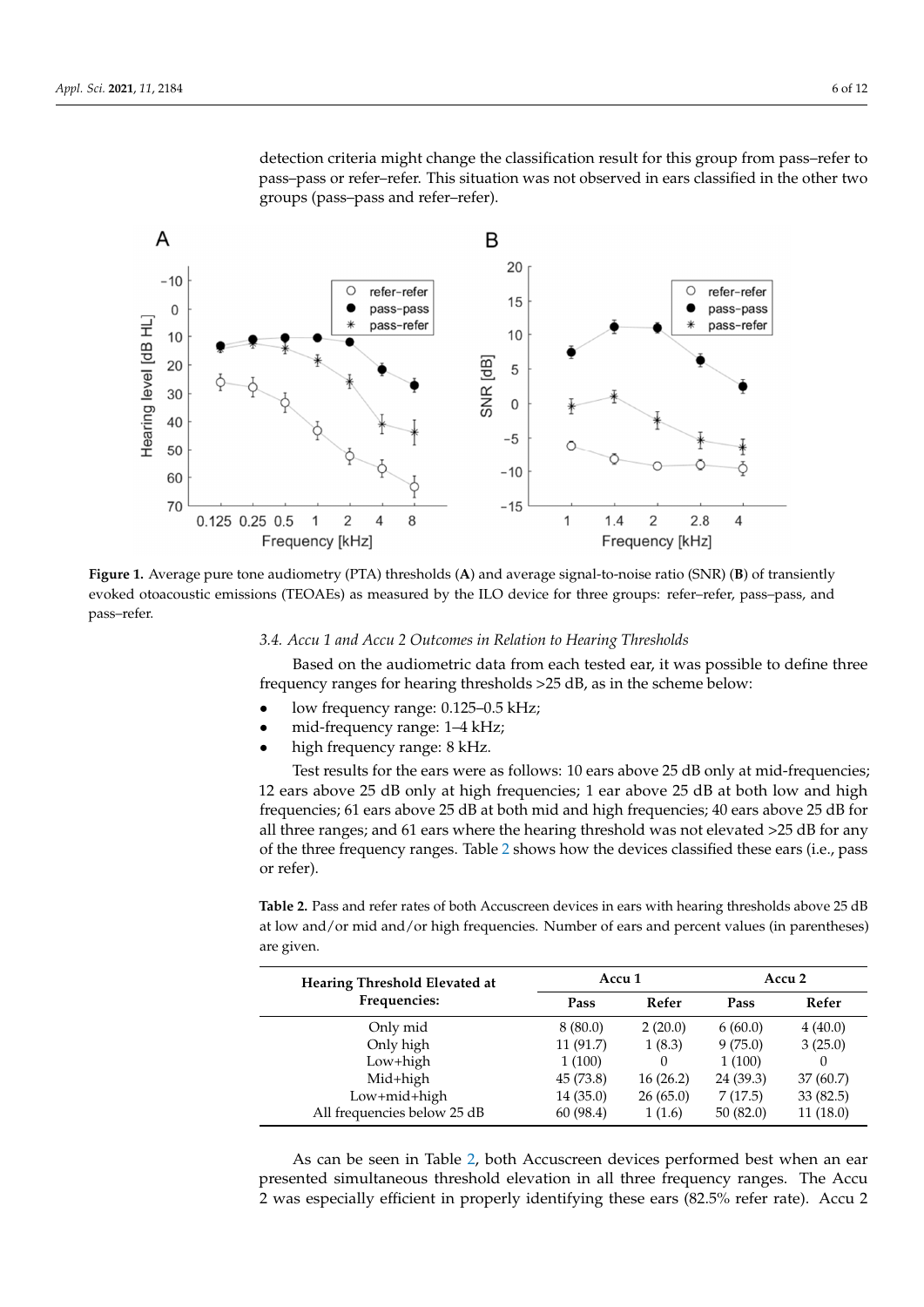also performed fairly well in cases presenting a threshold elevation in the mid and high frequency ranges. The refer rate for Accu 2 was 60.7%, while the corresponding rate for the Accu 1 was 26.2%.

Both devices performed worst in ears where only the 8 kHz frequency threshold was >25 dB. The Accu 2 gave a 25% refer rate and the Accu 1 an 8.3% refer rate. These observations form indirect evidence suggesting that the Accuscreen probes have a rather narrow frequency response (capturing information mainly from the 1–2 kHz range).

The agreement (refer–refer, pass–pass, pass–refer) between the Accuscreen devices in classifying ears with hearing thresholds above 25 dB was also evaluated. These results are summarized in Table [3.](#page-6-0)

<span id="page-6-0"></span>**Table 3.** Agreement between both Accuscreen devices in ears with hearing thresholds above 25 dB in low and/or mid and/or high frequencies. Number of ears (and percent values) are given.

| Hearing Threshold Elevated at<br>Frequencies: | Refer-Refer | Pass-Pass | Pass-Refer |
|-----------------------------------------------|-------------|-----------|------------|
| Only mid                                      | 2(20.0)     | 6(60.0)   | 2(20.0)    |
| Only high                                     | 1(8.3)      | 9(75.0)   | 2(16.7)    |
| Low+high                                      |             | 1(100)    | 0          |
| Mid+high                                      | 16(26.2)    | 24 (39.3) | 21 (34.4)  |
| Low+mid+high                                  | 26(65.0)    | 7(17.5)   | 7(17.5)    |
| All frequencies below 25 dB                   | 1(1.6)      | 50(82.0)  | 10(12.4)   |

Table [3](#page-6-0) shows that disagreement occurred most frequently in relation to ears with elevated thresholds in the mid and high frequency ranges, i.e., 34.4% of these ears received different assessments. Additionally, 39.3% of these ears (presenting threshold elevations in the mid and high frequency ranges) were classified by both devices as pass–pass cases, and only 26.2% were classified as refer–refer. Both Accuscreen devices classified the majority of ears having only a threshold elevation in the mid or high frequency range as pass–pass cases (60% and 75%, respectively); it is possible that there was a situation where substantial agreement ensued, but such consistency is questionable (i.e., it is more likely that both devices had difficulty recognizing the problem).

#### *3.5. Discriminant Analysis*

The aim of the discriminant analysis was to determine which variables among the hearing thresholds and SNR data best distinguished the three classification groups (i.e., refer–refer, pass–pass, pass–refer).

Based on assessed hearing thresholds, a discriminant analysis revealed two discriminant functions. The first one explained 95.2% of the variance (canonical  $R^2 = 0.60$ ), whereas the second explained 4.8% of the variance (canonical  $R^2 = 0.07$ ). In combination, both discriminant functions significantly differentiated the three groups (for the first function,  $Λ = 0.37; χ<sup>2</sup> = 176.87; p < 0.001;$  for the second:  $Λ = 0.93; χ<sup>2</sup> = 13.04; p = 0.042$ ). Standardized discriminant function coefficients for the two functions are given in Table [4.](#page-7-0) The largest contribution to the first variate was made by thresholds at 1 and 2 kHz, while the 4 kHz threshold made the largest contribution to the second variable. The first function discriminates the refer–refer group from the pass–pass group (i.e., the distance between centroids is large). The second function discriminates the pass–refer group from the other two groups but is less powerful in differentiating them (Figure [2A](#page-7-1)).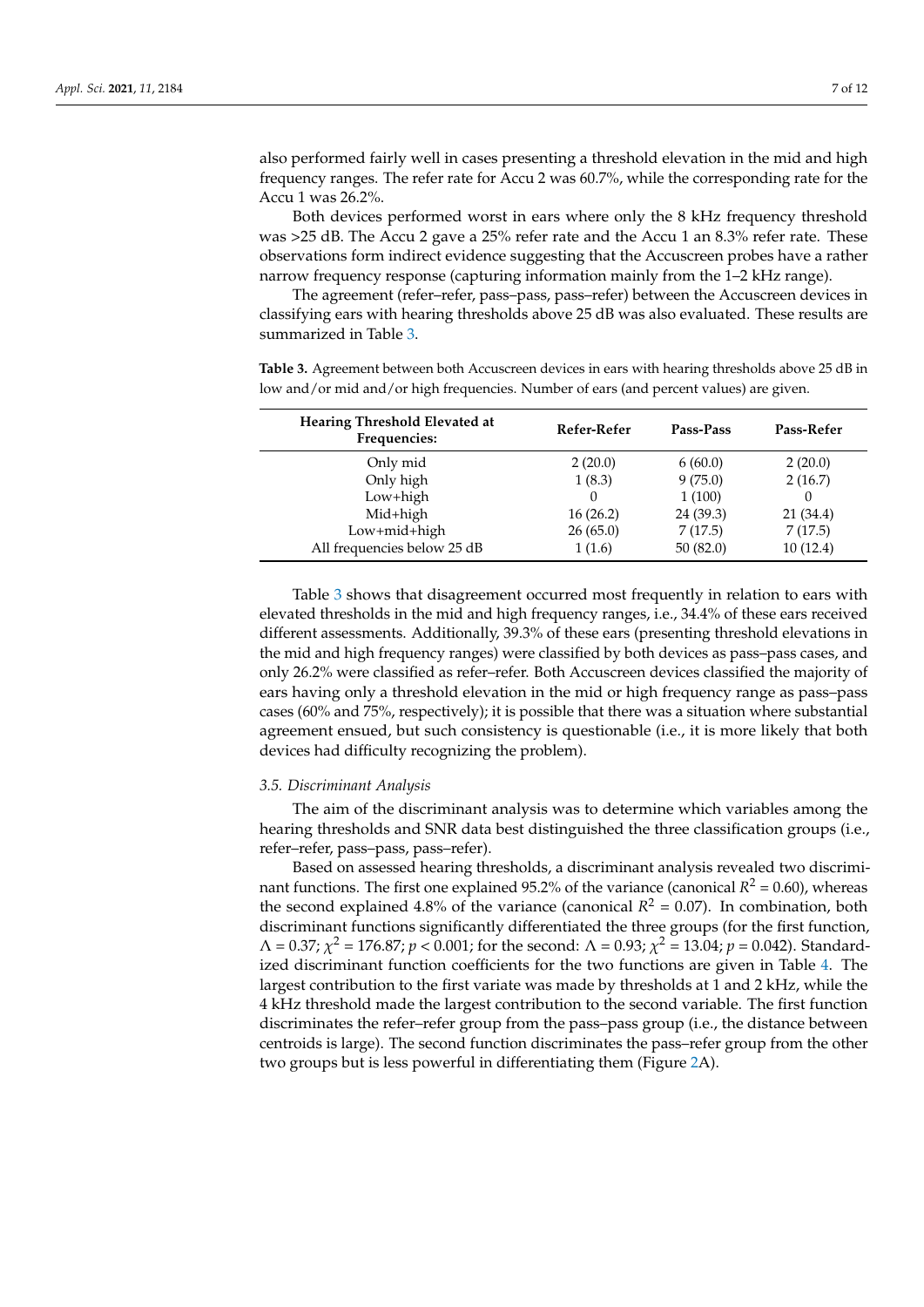| $\mathbf{A}$      | <b>Function 1</b> | <b>Function 2</b> |
|-------------------|-------------------|-------------------|
|                   | Coefficients      |                   |
| $125$ Hz          | $-0.197$          | 0.591             |
| 250 Hz            | $-0.543$          | $-0.273$          |
| 500 Hz            | 0.039             | 0.314             |
| 1000 Hz           | 0.753             | 0.384             |
| 2000 Hz           | 0.894             | 0.022             |
| 4000 Hz           | $-0.064$          | $-1.421$          |
| 8000 Hz           | $-0.123$          | 0.463             |
|                   | Group centroids   |                   |
| Refer-refer group | 1.988             | 0.159             |
| Pass-pass group   | $-0.967$          | 0.142             |
| Pass-refer group  | 0.055             | $-0.503$          |
| B                 | <b>Function 1</b> | <b>Function 2</b> |
|                   | Coefficients      |                   |
| <b>SNR 1000</b>   | $-0.007$          | 0.169             |
| <b>SNR 1414</b>   | 0.254             | $-1.285$          |
| <b>SNR 2000</b>   | 0.786             | 0.450             |
| <b>SNR 2828</b>   | 0.052             | 0.613             |
| <b>SNR 4000</b>   | 0.007             | 0.140             |
|                   | Group centroids   |                   |
| Refer-refer group | $-1.837$          | 0.220             |
| Pass-pass group   | 1.195             | 0.059             |
| Pass-refer group  | $-0.747$          | $-0.376$          |

<span id="page-7-0"></span>**Table 4.** Results of discrimination analysis based on PTA thresholds (**A**) and on SNR results (**B**).

<span id="page-7-1"></span>

**Figure 2.** Discriminant function plots in which discrimination is based on hearing thresholds (**A**) and on SNR (**B**).

Based on SNR results, the discriminant analysis revealed two discriminant functions. The first one explained 97.4% of the variance (canonical  $R^2 = 0.64$ ), whereas the second explained only 2.6% of the variance (canonical  $R^2 = 0.04$ ). The contribution of the first function was statistically significant ( $\Lambda$  = 0.35;  $\chi^2$  = 189.80;  $p$  < 0.001), whereas the contribution of the second function was not statistically significant ( $\Lambda$  = 0.96;  $\chi^2$  = 8.21;  $p$  = 0.084). Standardized discriminant function coefficients for the two functions are given in Table [4.](#page-7-0) The SNR at 2 kHz was the most important for the first function, while SNR at 1.4 kHz was the most important for the second. The first function discriminates the refer–refer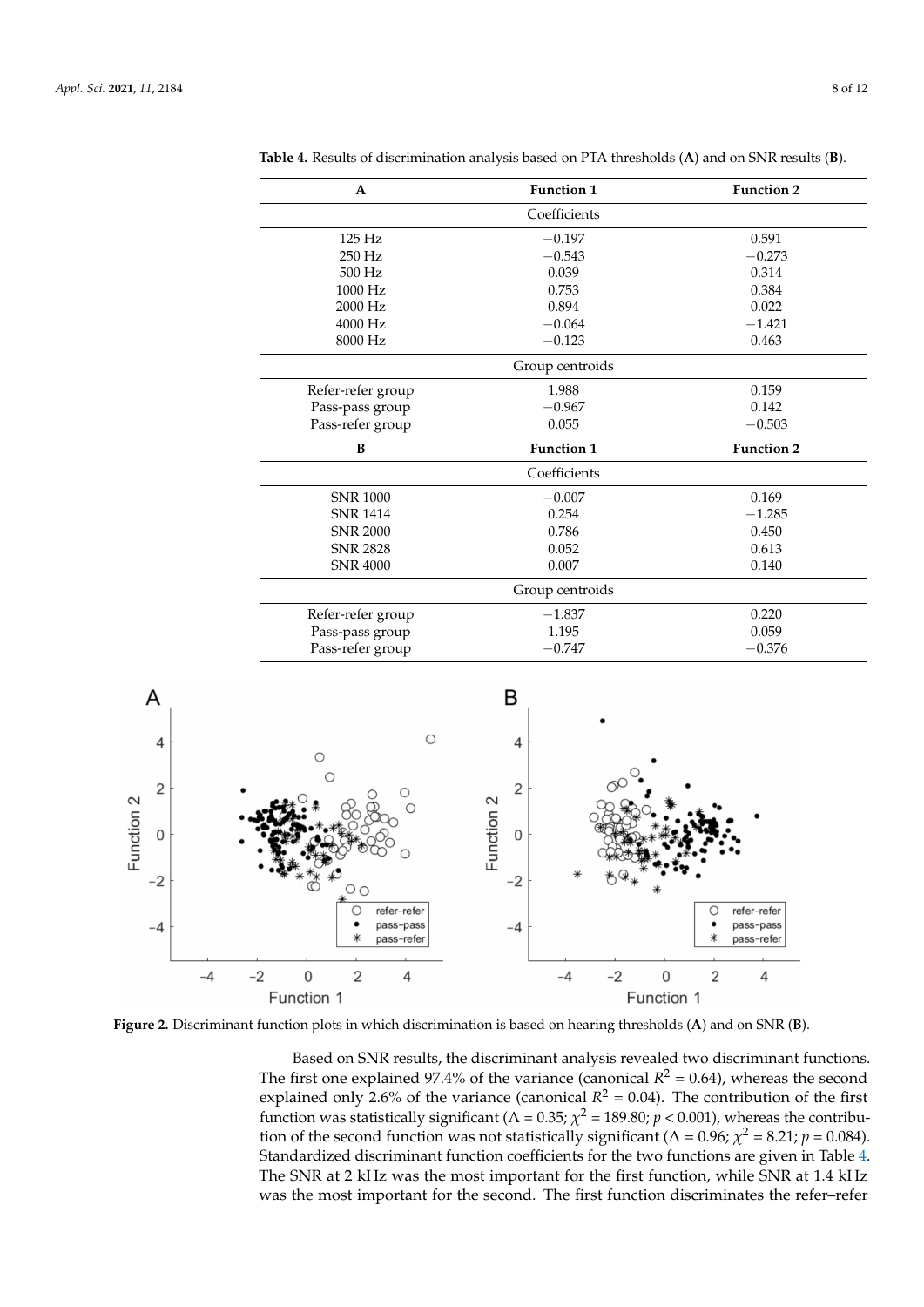group from the pass–pass group (i.e., there is a large distance between centroids), while the second function discriminates the pass–refer group from the other two groups, but again it is less powerful in its differentiation (Figure [2B](#page-7-1)).

## **4. Discussion**

Many commercial OAE screening systems work as a "black box", and so users have an incomplete knowledge about how they function. The stimulation parameters (stimulus shape, level, polarity), the recording properties (windows, filters), and the analysis method (criteria for classification) remain usually unspecified in the user manual, presumably because of copyright issues and technical patents. This study attempted to uncover some of these properties by comparing results from two versions of the Accuscreen OAE device and the ILO system. The motivation was that presently there are only a few papers in the literature that present data comparing different OAE systems. For example, in a study of two types of ILO systems, a screening and a clinical type, agreement above 90% was reported [\[17\]](#page-11-9). Grandori et al. reported a very high level of agreement (nearly 99%) between an ILO-88 and the Madsen EchoScreen, a predecessor of the Accuscreen [\[15\]](#page-10-13). Such results, as well as a scarcity of newer studies and shortage of information, have created the erroneous impression that there is good agreement between measurements from different OAE systems.

Our data show that there were significant differences in TEOAE evaluation as assessed by the old and new versions of the Accuscreen device, even though they are from the same manufacturer. Differences were also observed when the Accuscreen devices were compared with the ILO-292 system. Agreement between both Accuscreen devices was gauged as moderate (77.3%,  $\kappa = 0.54$ ), similar to the level of agreement (70.8%,  $\kappa = 0.44$ ) between the older device (Accu 1) and the ILO. Only agreement between the newer device (Accu 2) and the ILO was gauged as acceptable (80.5%,  $\kappa = 0.61$ ). The best point of comparison for our results that we could find was a Food and Drug Administration report [\[30\]](#page-11-10) that compared the new Accuscreen evaluated here (Accu 2) and the EchoScreen, which is the predecessor of the older version of Accuscreen (Accu 1). The disadvantage of this study was that it involved only a small study group. Nevertheless, for adult subjects, agreement of around 86% was achieved, which is slightly better than the agreements achieved here of around 70–80%.

In terms of audiometric results, the disagreement between the Accuscreen devices occurred most frequently in ears with higher thresholds in the 1–8 kHz range and where thresholds below 1 kHz were still within the norm. The newer version of the device (Accu 2) performed better than the old (Accu 1). We can only suppose that the TEOAE analysis method was improved in the new version. The biggest weakness of both devices is that they provided a pass to ears with a threshold elevation >25 dB at 8 kHz. However, this is not surprising in that the majority of TEOAE probes have a frequency response limited to 4–5 kHz. In addition, from previous studies, OAEs (especially TEOAEs) are generally known to perform best over only the 1–4 kHz range [\[31\]](#page-11-11). Indeed, the discriminant analysis revealed that the most important audiometric frequencies in terms of pass/refer results were 1, 2, and 4 kHz, which covers the TEOAE range. This range also includes the greatest slope for the group of ears for which the results were different (Figure [1\)](#page-5-0). When the SNRs from the ILO were used in the discriminant analysis, it showed that the most important frequencies were 1.4 and 2 kHz. This is probably related to the fact that adult TEOAEs present higher amplitude levels in the 1–2 kHz range. It is also relevant that these frequencies are also dominant in speech, and so the presence of OAEs in this range may indicate good speech understanding; however, this cannot be generalized to cases of auditory neuropathy or disturbances to auditory brainstem responses (ABRs) [\[32\]](#page-11-12). For ears with weak TEOAEs, a response above 2 kHz may not be present, and in the 1.4–2 kHz range it can be very small. This weakness may give rise to disagreement between different systems when different classification criteria are used (e.g., if the criterion is that 3 of 5, or 2 of 5, frequency bands have to reach a certain SNR). Generally, it can be said that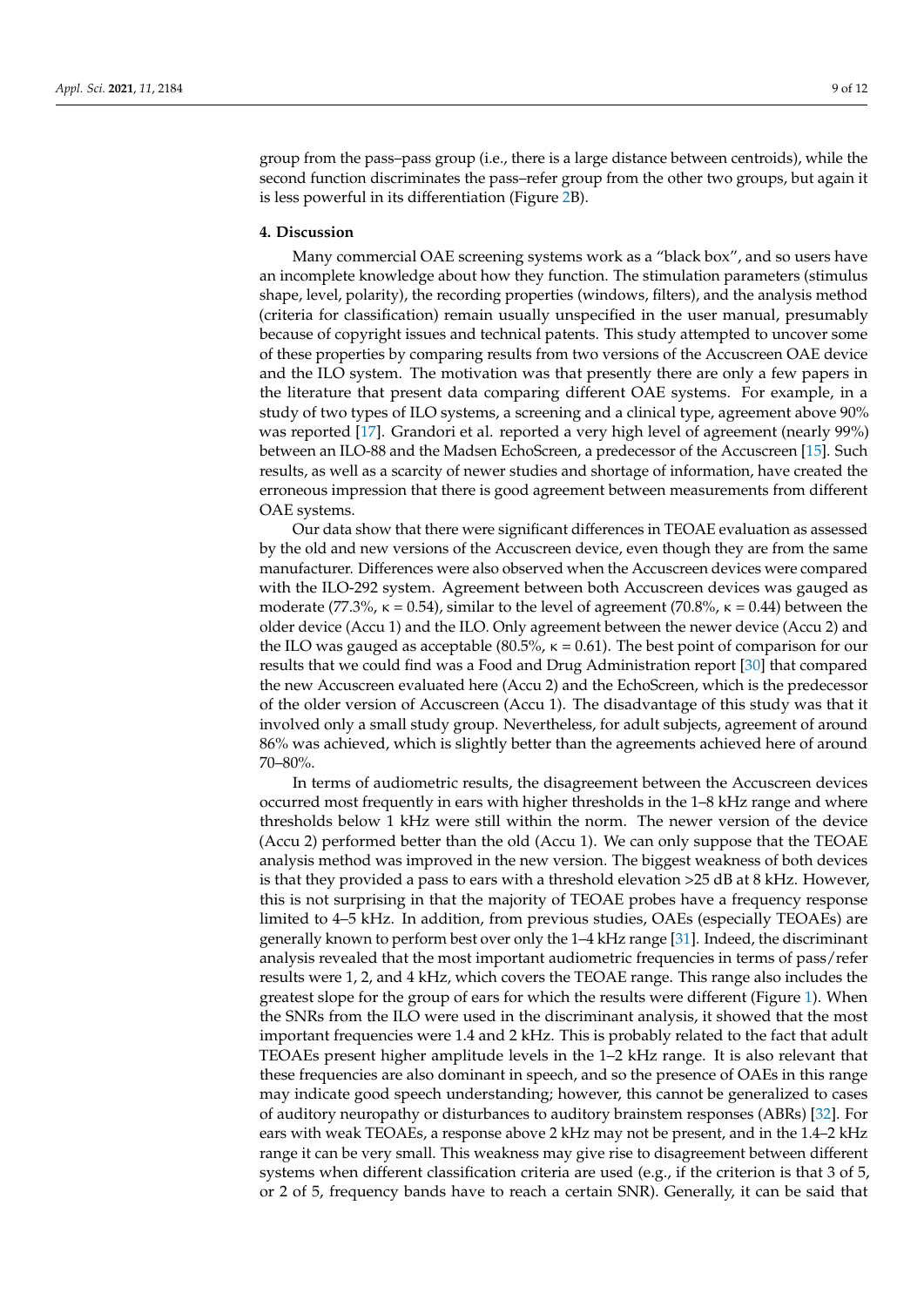problems with incorrect pass/refer classifications come from ears with downward sloping audiograms.

Although our work looked at particular systems, we think the results have more general significance. We did not intend to promote or disparage any of the examined systems; we just evaluated the systems that are in use in our clinic. This paper shows there are significant differences between results obtained by different systems, even from the same manufacturer. This implies there is a need for more normative papers involving OAE data that compare different systems. There is some basic knowledge of what the pass/refer rates are in UNHS programs, but the results presented here indicate that the rate depends substantially on which device is used. It would be interesting to compare the results of UNHS programs made on different devices in different clinics or countries, similar to the study of Grandori et al. [\[15\]](#page-10-13). Another problem is that instructions for the devices often fail to provide details about how the OAE signal is detected and classified. For example, the Accuscreen systems tested here give only vague descriptions of noise-weighted averaging and counting of significant signal peaks.

Although screening devices are usually aimed at UNHS, it is worth mentioning that screening devices are often used for assessing the hearing status of adults in the clinic as well as in research [\[33\]](#page-11-13), and the Accuscreen device has been tested by the U.S. Food and Drug Administration (FDA) for use on all age groups [\[30\]](#page-11-10). In order to compare the three OAE systems, only the highest quality OAE data were considered, i.e., data recorded from adult subjects. Since the same hardware and software algorithms are used to collect neonatal and adult data, the findings of this study can be extended to other types of populations (neonates, toddlers, etc.). For example, the data from Tables [2](#page-5-1) and [3](#page-6-0) indirectly suggest that the Accuscreen evaluation algorithm deliberately uses a rather narrow frequency response, capturing information mainly from the 1–2 kHz band. This implies that hearing losses in other octave bands will not be detected and the inevitable outcome of an evaluation will be a pass.

Nevertheless, in order to improve the current OAE evaluation criteria, additional studies that compare different OAE devices and their performances in different age groups are needed.

## **5. Conclusions**

This study shows there is an overlooked problem regarding OAE recording systems. There is an untested clinical consensus which assumes that different OAE devices provide consistent results. This study shows that the clinical situation is quite different, and that there are significant differences between different OAE systems, even from the same manufacturer. It does seem that the newer device is an improvement over the older one. Nevertheless, the manufacturer provides little information on the changes introduced in the newer generation of devices. The present study only scratches the surface of problems relating to OAE device compatibility, namely in where there are issues that were raised by other researchers of different calibration standards [\[12,](#page-10-10)[13\]](#page-10-11). Users must demand more transparent information about the OAE systems in use. There is a need for additional studies comparing different OAE systems, conducted independently by researchers but also by the manufacturers themselves. We think the problem resides not so much with manufacturers but with the fact that the work on universal standards for OAE recording and analysis done by clinicians and researchers, perhaps somewhere in the past (probably from the early 1990s), was neglected.

**Author Contributions:** Conceptualization, W.W.J., and S.H.; methodology, W.W.J., E.P., and E.G.; validation, W.W.J. and E.P.; formal analysis, E.G. and W.W.J.; investigation, W.W.J., E.P., E.G., P.H.S., H.S., and S.H.; resources, W.W.J. and E.P.; data curation, W.W.J. and E.P.; writing—original draft preparation, W.W.J., E.G. and S.H.; writing—review and editing, W.W.J., E.G. and S.H.; supervision, P.H.S. and H.S.; project administration, W.W.J. and E.P.; funding acquisition, H.S. and P.H.S. All authors have read and agreed to the published version of the manuscript.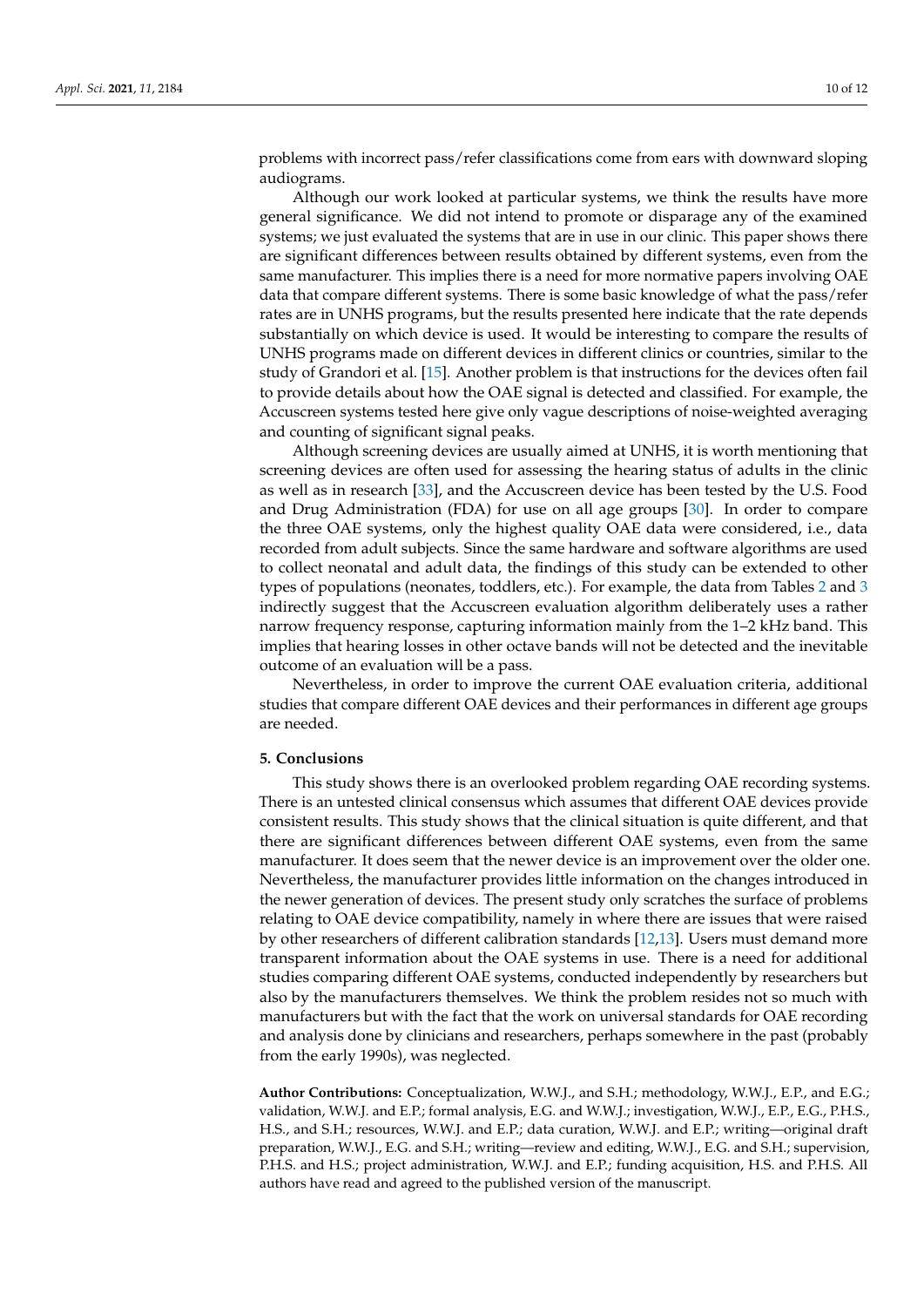**Funding:** This research received no external funding.

**Institutional Review Board Statement:** The study was conducted according to the guidelines of the Declaration of Helsinki, and approved by the Ethics Committee of the Institute of Physiology and Pathology of Hearing in Poland (IFPS/KB/06/2012).

**Informed Consent Statement:** Informed consent was obtained from all subjects involved in the study.

**Data Availability Statement:** The data that support the findings of this study are available from the first author (W.W.J.) upon reasonable request.

**Acknowledgments:** We thank Andrew Bell for comments on an earlier version of this article.

**Conflicts of Interest:** The authors declare no conflict of interest.

## **Abbreviations**

| ABR          | Auditory brainstem response                 |
|--------------|---------------------------------------------|
| <b>ENT</b>   | Ear, nose, and throat specialist            |
| <b>FDA</b>   | U.S. Food and Drug Administration           |
| HI.          | Hearing loss                                |
| OAE          | Otoacoustic emissions                       |
| <b>PTA</b>   | Pure tone audiometry                        |
| SNR          | Signal-to-noise ratio                       |
| SPL          | Sound pressure level                        |
| SPSS         | Statistical Package for the Social Sciences |
| <b>TEOAE</b> | Transient evoked otoacoustic emissions      |
| <b>UNHS</b>  | Universal newborn hearing screening         |
|              |                                             |

## **References**

- <span id="page-10-0"></span>1. Kemp, D.T. Stimulated acoustic emissions from within the human auditory system. *J. Acoust. Soc. Am.* **1978**, *64*, 1386–1391. [\[CrossRef\]](http://doi.org/10.1121/1.382104)
- <span id="page-10-1"></span>2. Grandori, F.; Collet, L.; Kemp, D.; Salomon, G.; Schorn, K.; Thornton, A.R. Universal screening for infant hearing impair-ment. European concerted action on otoacoustic emissions. *Pediatrics* **1994**, *94*, 956–957. [\[PubMed\]](http://www.ncbi.nlm.nih.gov/pubmed/7848469)
- <span id="page-10-2"></span>3. Iii, J.W.H. Screening for and assessment of infant hearing impairment. *J. Perinatol.* **2000**, *20*, S113–S121.
- <span id="page-10-3"></span>4. Lonsbury-Martin, B.L.; Martin, G.K. Otoacoustic emissions. *Curr. Opin. Otolaryngol. Head Neck Surg.* **2003**, *11*, 361–366. [\[CrossRef\]](http://doi.org/10.1097/00020840-200310000-00009) [\[PubMed\]](http://www.ncbi.nlm.nih.gov/pubmed/14502067)
- <span id="page-10-4"></span>5. Friderichs, N.; Swanepoel, D.W.; Hall, J.W. Efficacy of a community-based infant hearing screening program utilizing existing clinic personnel in Western Cape, South Africa. *Int. J. Pediatr. Otorhinolaryngol.* **2012**, *76*, 552–559. [\[CrossRef\]](http://doi.org/10.1016/j.ijporl.2012.01.015) [\[PubMed\]](http://www.ncbi.nlm.nih.gov/pubmed/22326208)
- <span id="page-10-5"></span>6. Kemp, D.T.; Ryan, S.; Bray, P. A guide to the effective use of otoacoustic emissions. *Ear Hear.* **1990**, *11*, 93–105. [\[CrossRef\]](http://doi.org/10.1097/00003446-199004000-00004) [\[PubMed\]](http://www.ncbi.nlm.nih.gov/pubmed/2340969)
- 7. Jedrzejczak, W.W.; Kochanek, K.; Śliwa, L.; Pilka, E.; Piotrowska, A.; Skarżyński, H. Chirp-evoked otoacoustic emissions in children. *Int. J. Pediatr. Otorhinolaryngol.* **2013**, *77*, 101–106. [\[CrossRef\]](http://doi.org/10.1016/j.ijporl.2012.10.005) [\[PubMed\]](http://www.ncbi.nlm.nih.gov/pubmed/23116905)
- <span id="page-10-6"></span>8. Keefe, D.H.; Feeney, M.P.; Hunter, L.L.; Fitzpatrick, D.F. Comparisons of transient evoked otoacoustic emissions using chirp and click stimuli. *J. Acoust. Soc. Am.* **2016**, *140*, 1949–1973. [\[CrossRef\]](http://doi.org/10.1121/1.4962532)
- <span id="page-10-7"></span>9. Chao, Y.-H.; Wu, K.; Lin, C.-Y.; Tsai, M.; Peng, C.-T.; Wu, H.-P.; Lin, C.-D. Audiologic and vestibular assessment in patients with β-thalassemia major receiving long-term transfusion therapy. *Pediatr. Blood Cancer* **2013**, *60*, 1963–1966. [\[CrossRef\]](http://doi.org/10.1002/pbc.24699)
- <span id="page-10-8"></span>10. Long, G.R.; Talmadge, C.L.; Lee, J. Measuring distortion product otoacoustic emissions using continuously sweeping primaries. *J. Acoust. Soc. Am.* **2008**, *124*, 1613. [\[CrossRef\]](http://doi.org/10.1121/1.2949505)
- <span id="page-10-9"></span>11. Kalluri, R.; Shera, C.A. Measuring stimulus-frequency otoacoustic emissions using swept tones. *J. Acoust. Soc. Am.* **2013**, *134*, 356–368. [\[CrossRef\]](http://doi.org/10.1121/1.4807505)
- <span id="page-10-10"></span>12. Souza, N.N.; Dhar, S.; Neely, S.T.; Siegel, J.H. Comparison of nine methods to estimate ear-canal stimulus levels. *J. Acoust. Soc. Am.* **2014**, *136*, 1768–1787. [\[CrossRef\]](http://doi.org/10.1121/1.4894787) [\[PubMed\]](http://www.ncbi.nlm.nih.gov/pubmed/25324079)
- <span id="page-10-11"></span>13. Charaziak, K.K.; Shera, C.A. Compensating for ear-canal acoustics when measuring otoacoustic emissions. *J. Acoust. Soc. Am.* **2017**, *141*, 515–531. [\[CrossRef\]](http://doi.org/10.1121/1.4973618)
- <span id="page-10-12"></span>14. Maxon, A.B.; White, K.R.; Vohr, B.R.; Behrens, T.R. Using transient evoked otoacoustic emissions for neonatal hearing screening. *Br. J. Audiol.* **1993**, *27*, 149–153. [\[CrossRef\]](http://doi.org/10.3109/03005369309077906)
- <span id="page-10-13"></span>15. Grandori, F.; Sergi, P.; Pastorino, G.; Uloziene, I.; Calori, G.; Ravazzani, P.; Tognola, G.; Parazzini, M. Original article: Comparison of two methods of TEOAE recording in newborn hearing screening: La comparación de dos métodos de registro de TEOAE en la identificatión de problemas auditivos en recién nacidos. *Int. J. Audiol.* **2002**, *41*, 267–270. [\[CrossRef\]](http://doi.org/10.3109/14992020209077185) [\[PubMed\]](http://www.ncbi.nlm.nih.gov/pubmed/12166685)
- 16. Hornsby, B.; Kelly, T.; Hall, J.W. Normative data for five FDA-approved distortion product OAE system. *Hear. J.* **1996**, *49*, 39–46.